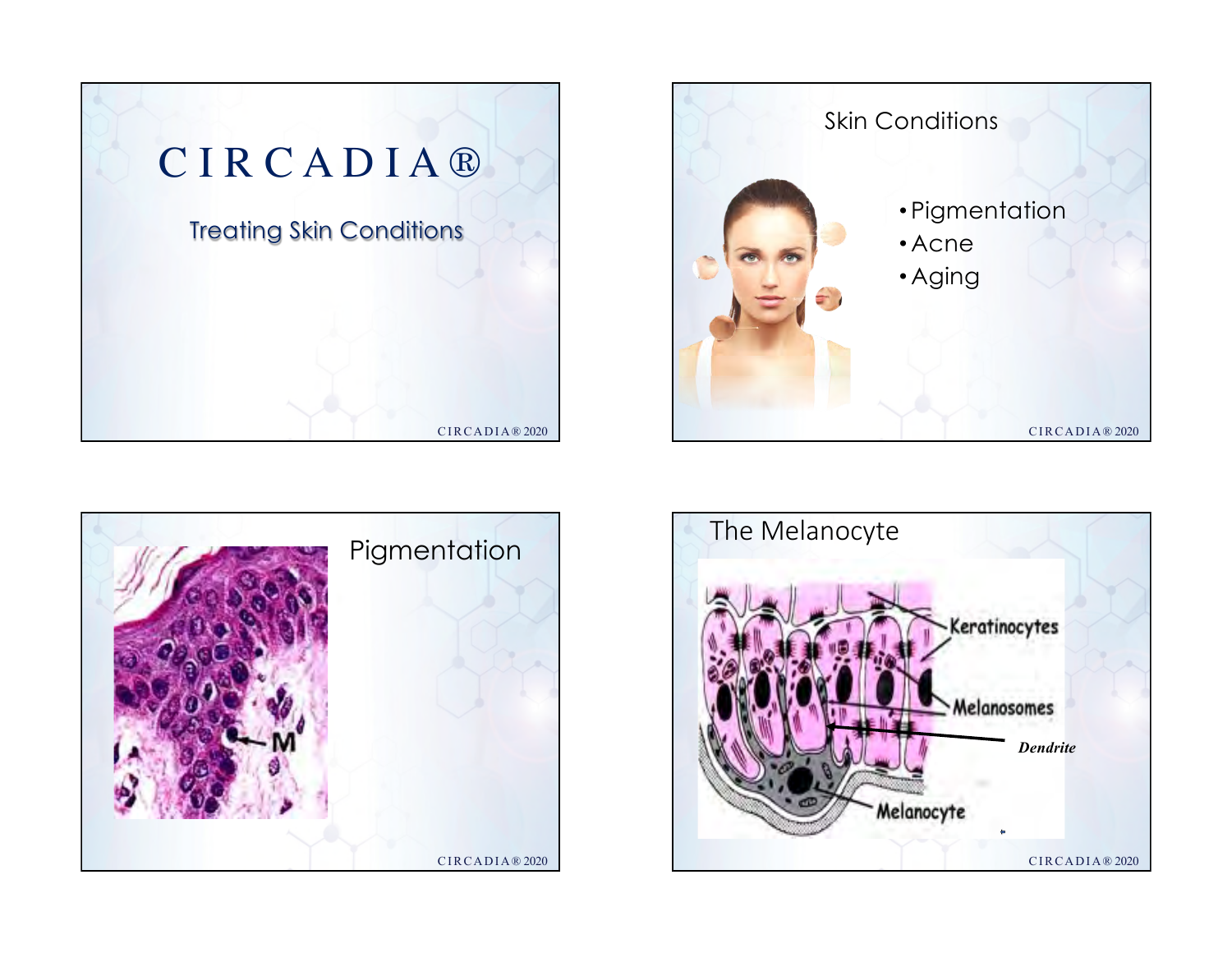

### **Two Types of Pigmentation**

- 1. Constitutive natural, pigment generated without exposure to UV hormones
- 2. Facultative induced pigment that results from UV hormones, inflammation

### **Two Types of Melanin**

1. Eumelanin

-brown or black pigment (dark skin) resistant to most chemical treatments

-absorbs UV and visible light wave lengths as a protective mechanism

2. Pheomelanin

-yellow or red pigment (irish, blond)

- produces more free radicals & can worsen effects of UV exposure



CIRCADIA® 2020



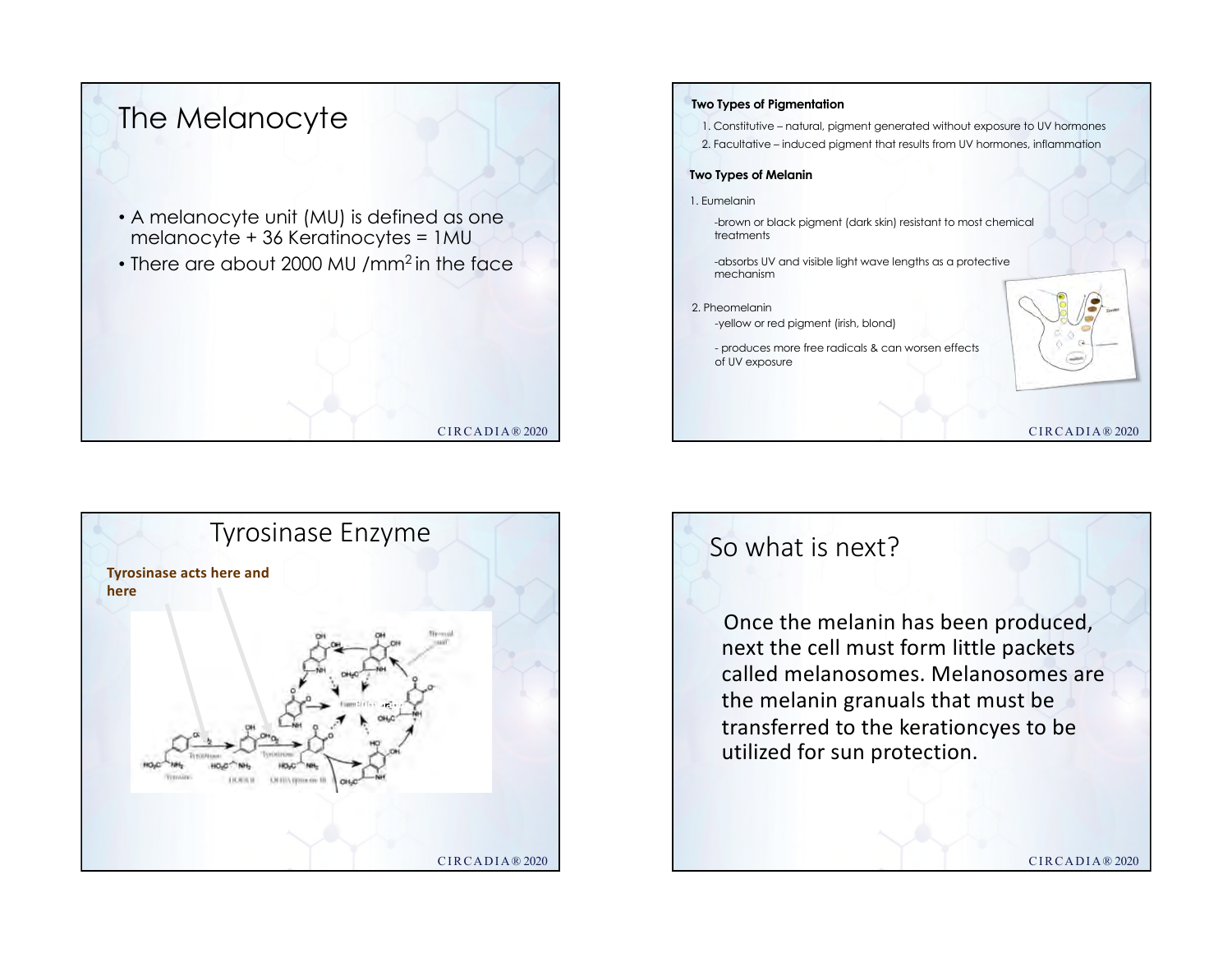





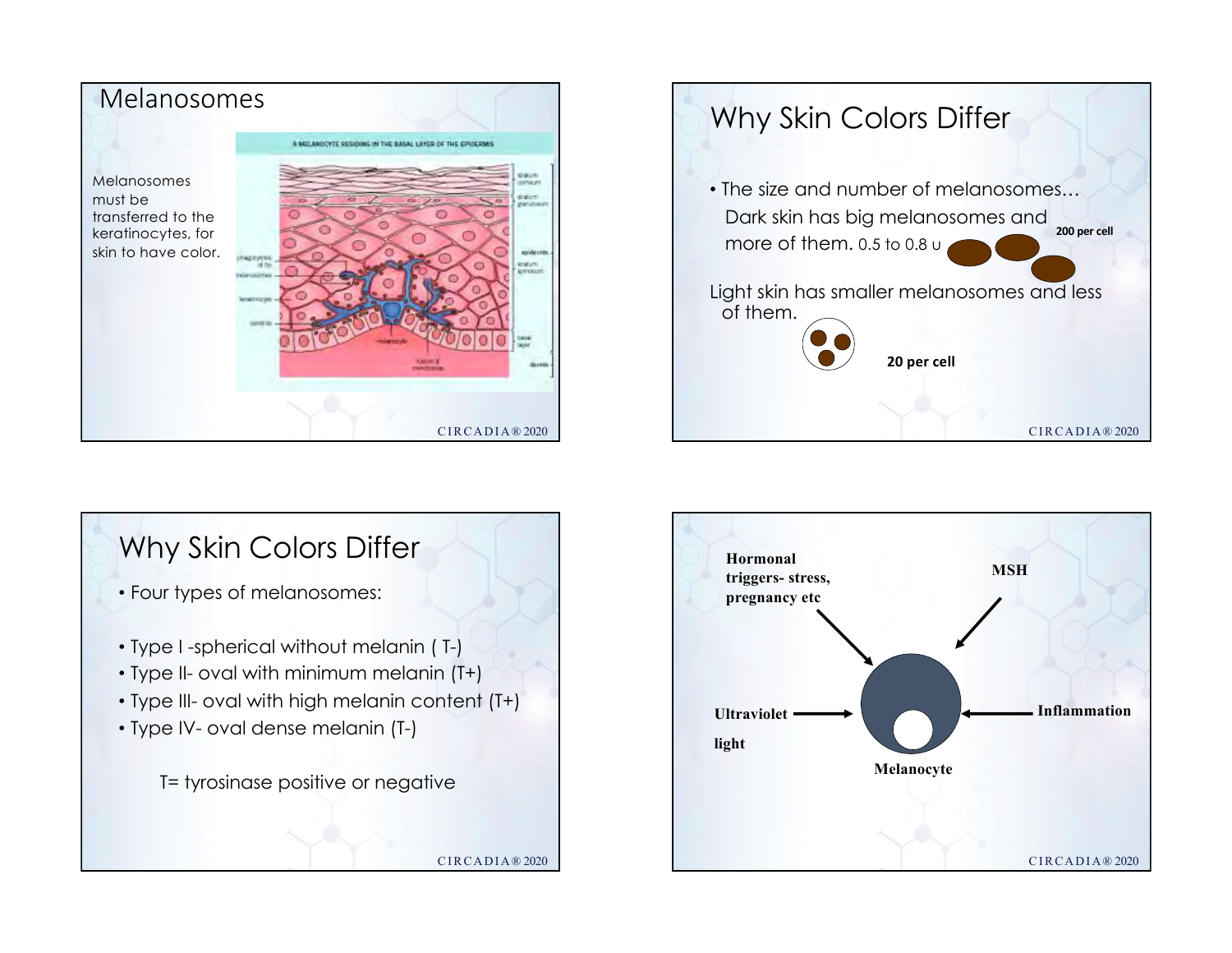





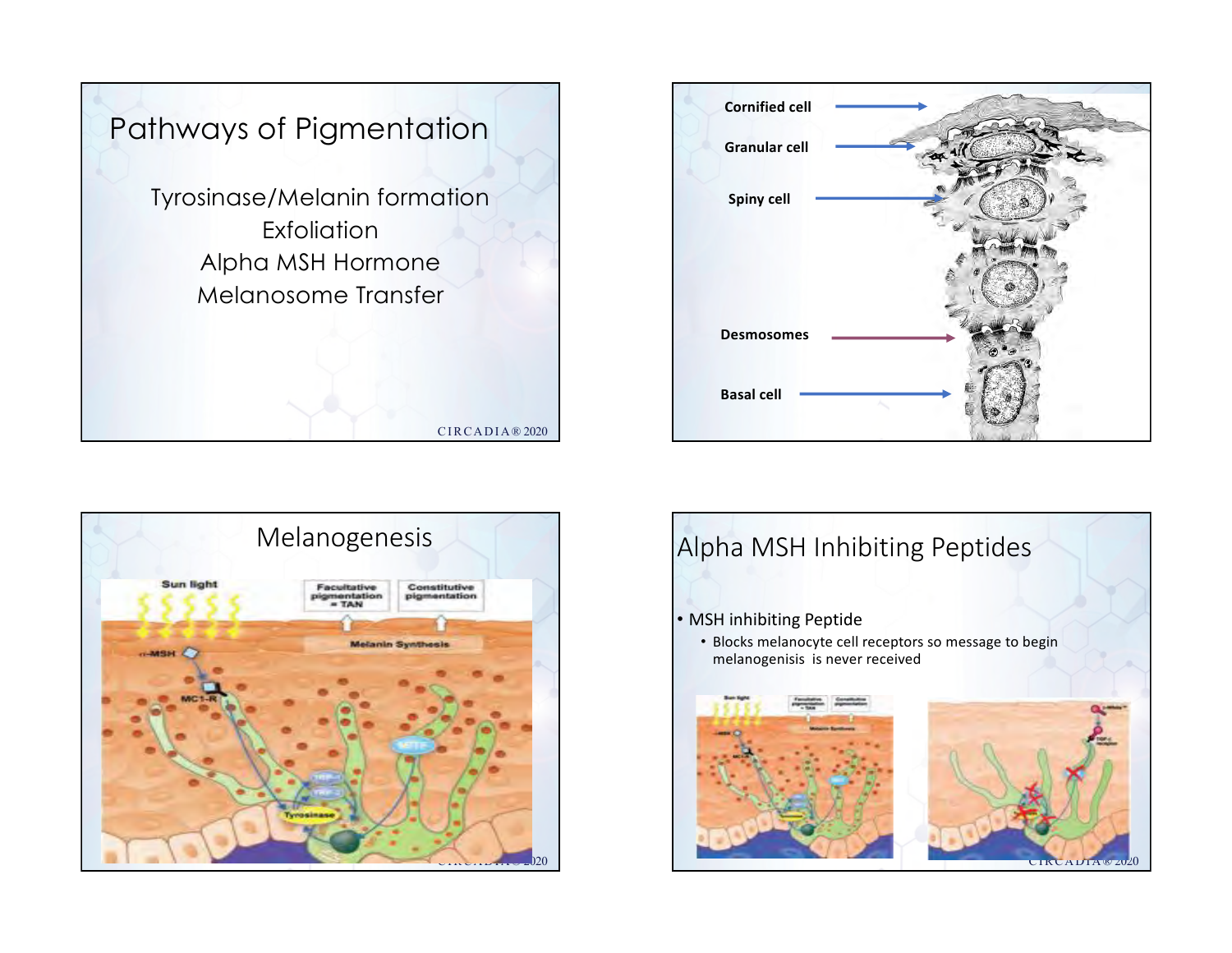### Amandola Milk Cleanser Skin Type Indications: Dry Dehydrated, Hyperpigmentation, Dry Acne, Aged Benefits: • Non-foaming cleanser • Active AHA cleanser • AHA Exfoliation CIRCADI by Dr. Puglice • Brightening • Hydrating • At home mask **Key Ingredients: Lactic acid -** Exfoliating, brightening, hydrating **Mandelic acid -** Exfoliating, brightening, anti-bacterial

**Oat protein-** powerful antioxidant, anti-irritant **Sweet almond milk-** nourishing and moisturizing



Skin Type Indications: Damaged, pigmentation, aging

Benefits:

- Brightens
- Evens out skin tone
- SPOT TREAT

### **Key Ingredients:**

**Trans-Resveratrol (Regufade)-** powerful skin brightener **Tetrahexyldecyl Ascorbate(BVOSC)-** oil-soluble Vitamin C ester that reduces melanin synthesis

**Phenylethyl Resorcinol (SymWhite)-** tyrosinase inhibitor, skin lightener and antioxidant

**Marrubium Stem cell extract-** activate the skins self-defense systems

**Tyrostat-11(Canadian plant extract)-** inhibits tyrosinase, limits tanning, anti-erythemia effect, age spot reduction







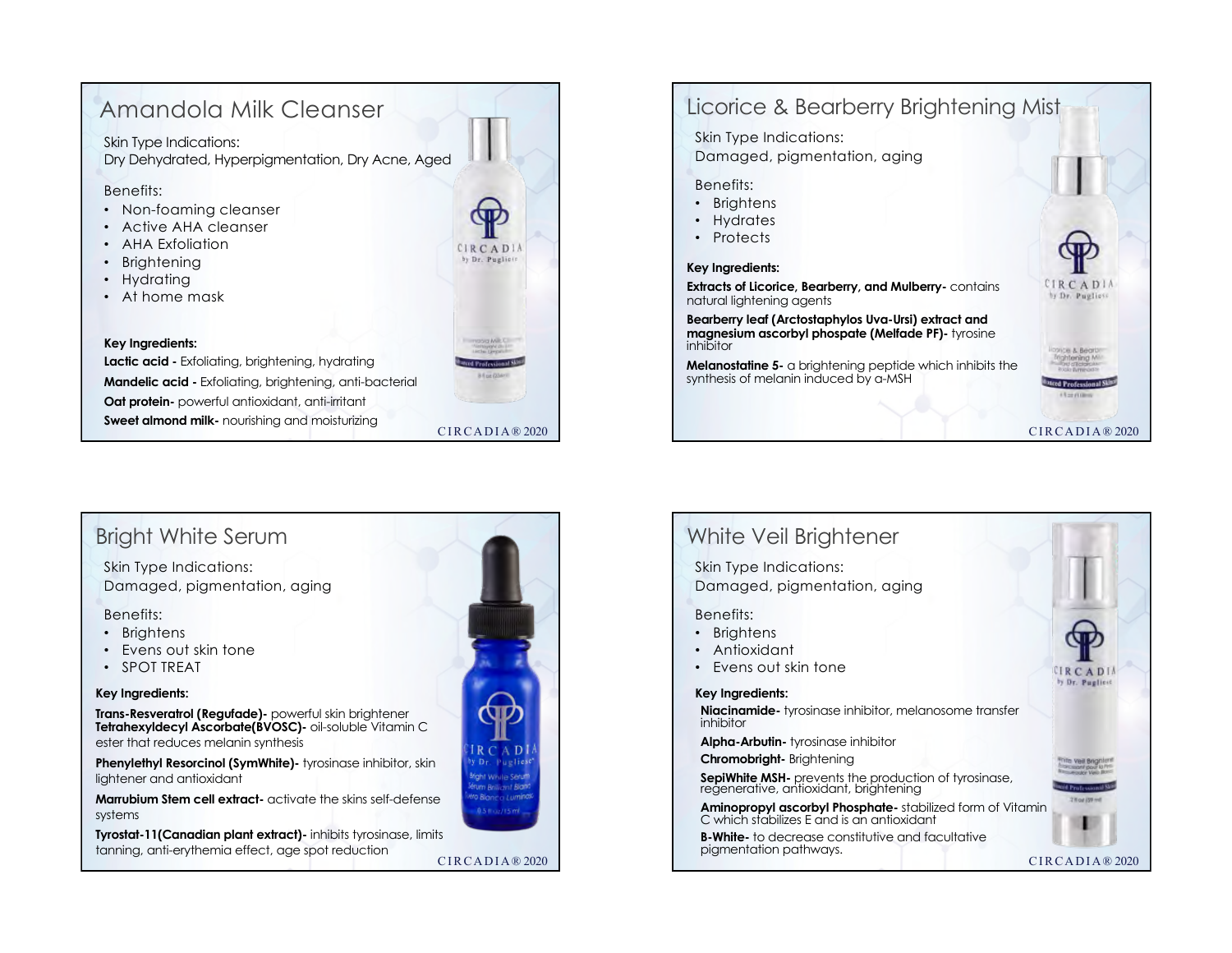



# MandeliClear Peel - pH-3

### **Indications:**

Lightening of post-inflammatory pigmentation due to: acne, melasma or photodamage, mild acne scarring. Fitzpatrick 1-5

### **Contraindications**

Aspirin or salicylic sensitivity, pregnant or nursing, open wounds or suspicious lesions, highly sensitive skin types.

**Salicylic acid 7%, Lactic Acid 7%, Resorcinol 7% Mandelic Acid 9%**

- Self Neutralizing
- Clients can expect mild to heavy peeling
- These peels should not be combined with any other treatments or services unless specified
- Maximum of 3 layers



### CIRCADIA® 2020

# Vitamin A Accelerator

### **Indications:**

Suitable for all skin types- aging, dry, fine lines, lightening of post-inflammatory pigmentation, photo damaged

### **Contraindications**

Vitamin A sensitivity, pregnant or nursing, open wounds or suspicious lesions, highly sensitive skin types.

**Retinol 2.5%**- Promotes cell turnover, Increases collagen and elastin through fibroblast stimulation

- **Self Neutralizing**
- Clients can expect mild to heavy peeling
- These peels should not be combined with any other treatments or services unless specified

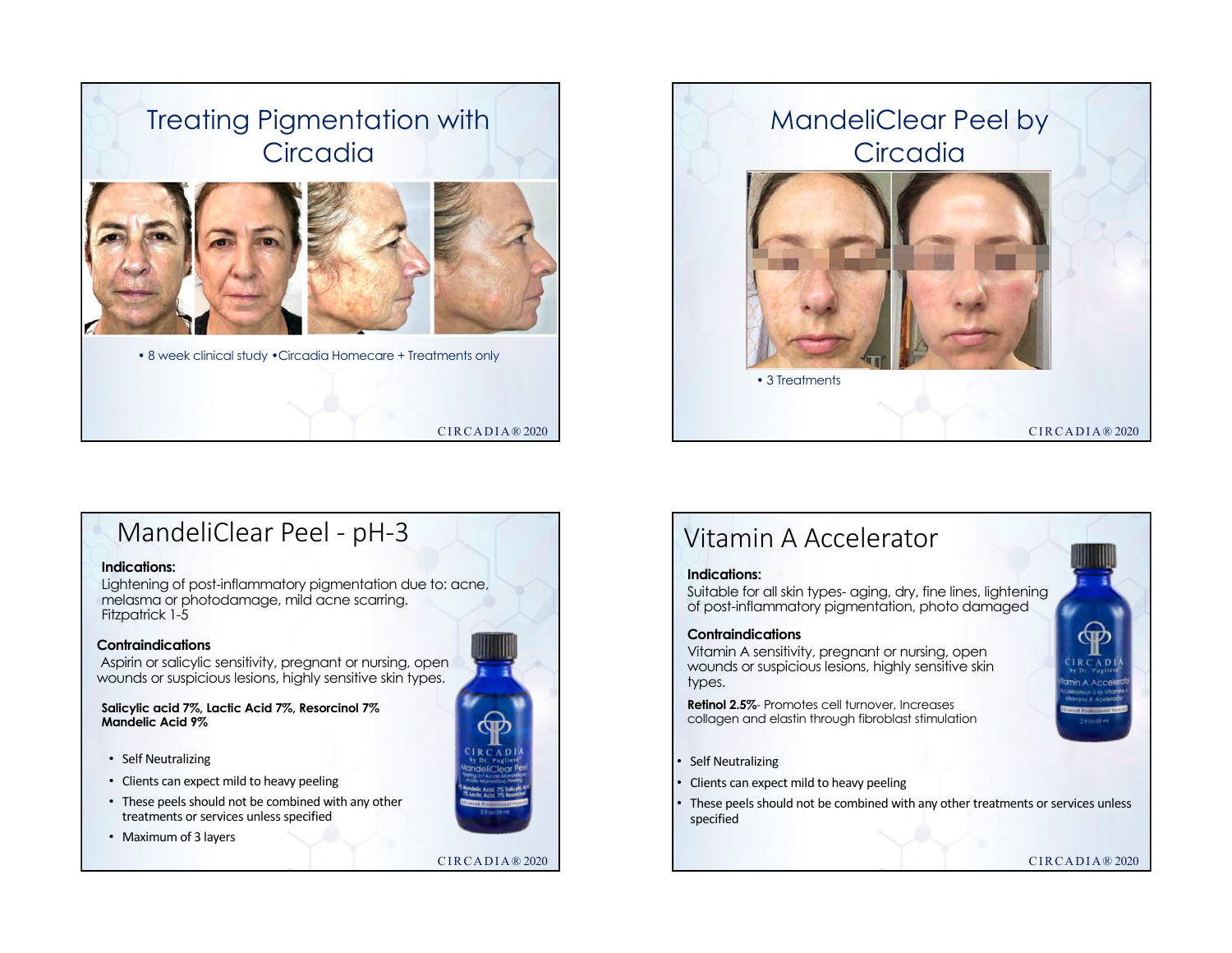





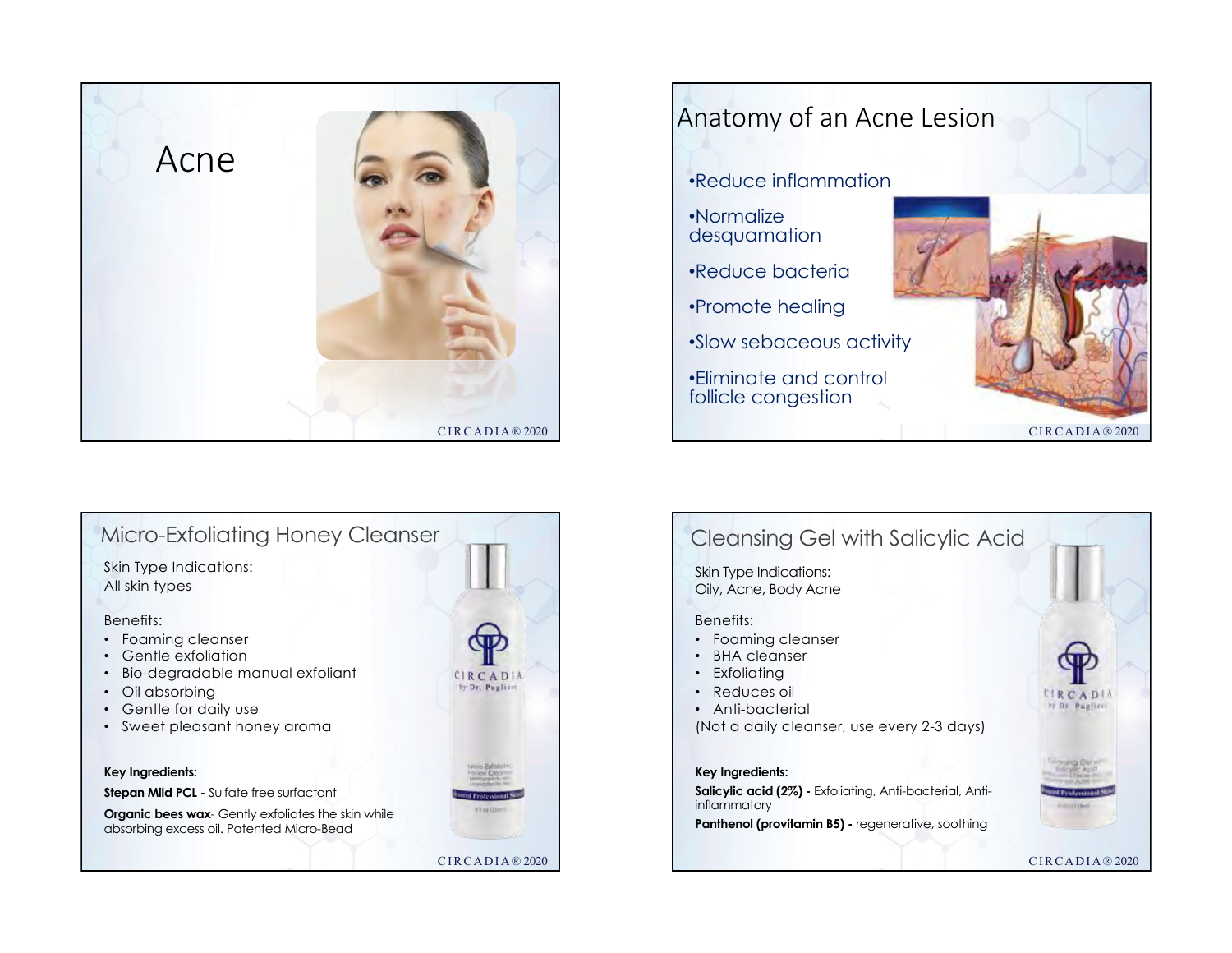## White Willow & Juniper Clearing Mist

Skin Type Indications:

Oily, acne prone, dry acne, teenage

### Benefits:

- Anti-inflammatory
- Anti-bacterial
- Natural form of salicylic acid
- Wound Healing

#### **Key Ingredients:**

**Chondrus Crispus extract (Marmoist)-** instantly hydrate and CIRCADIA by Dr. Pugliers softens

**Trifolium Pratense (Clover) Extract** Rich in antioxidants

**Alchemilla Vulgaris ("lady's mantle) Extract** Anti-inflammatory, wound healing and rich in antioxidants.

**Juniperus Communis (Juniper) Fruit Extract** Antiseptic and astringent properties.

**White willow bark and meadowsweet flower extracts** Contains natural salicylic acid and its derivatives.





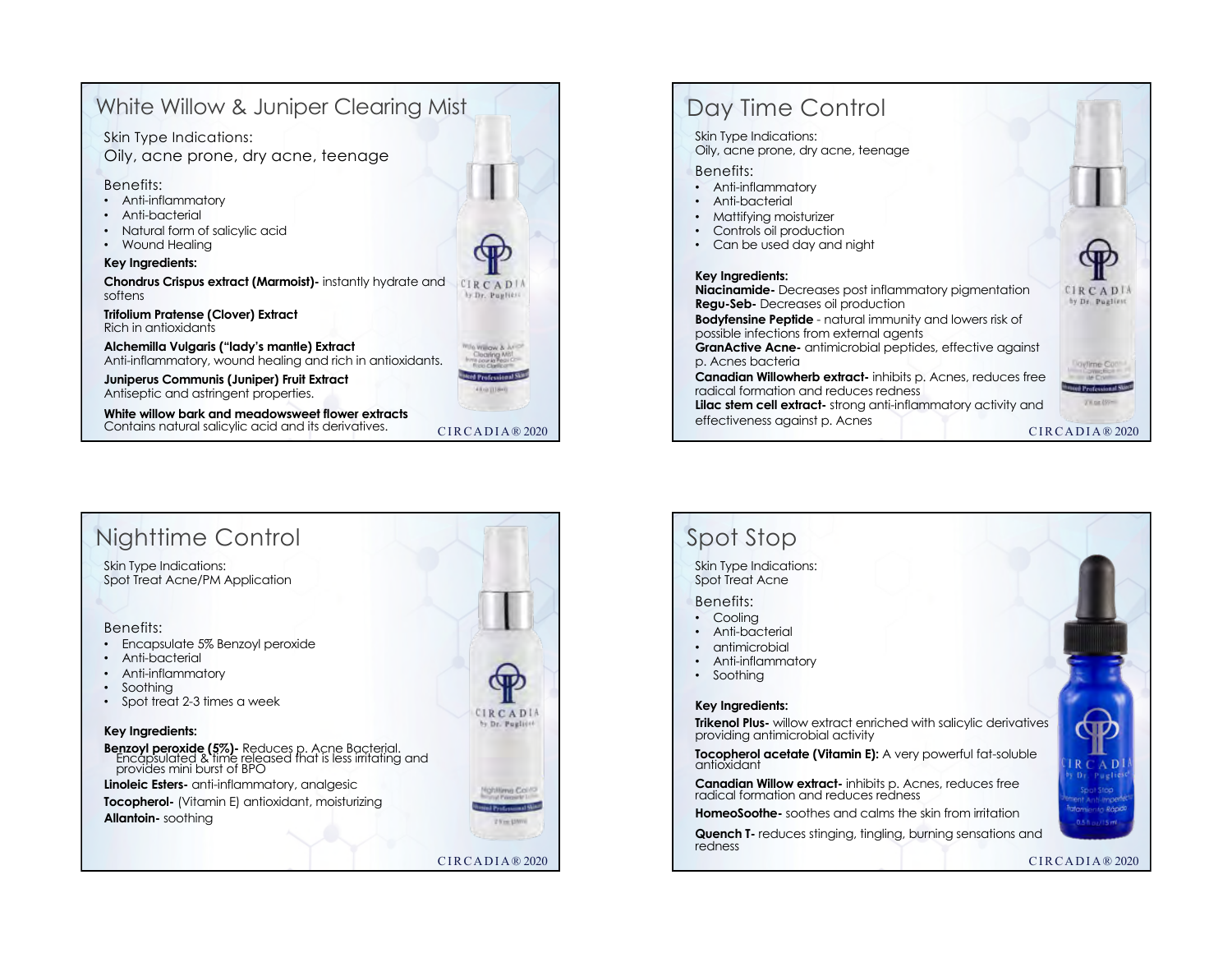





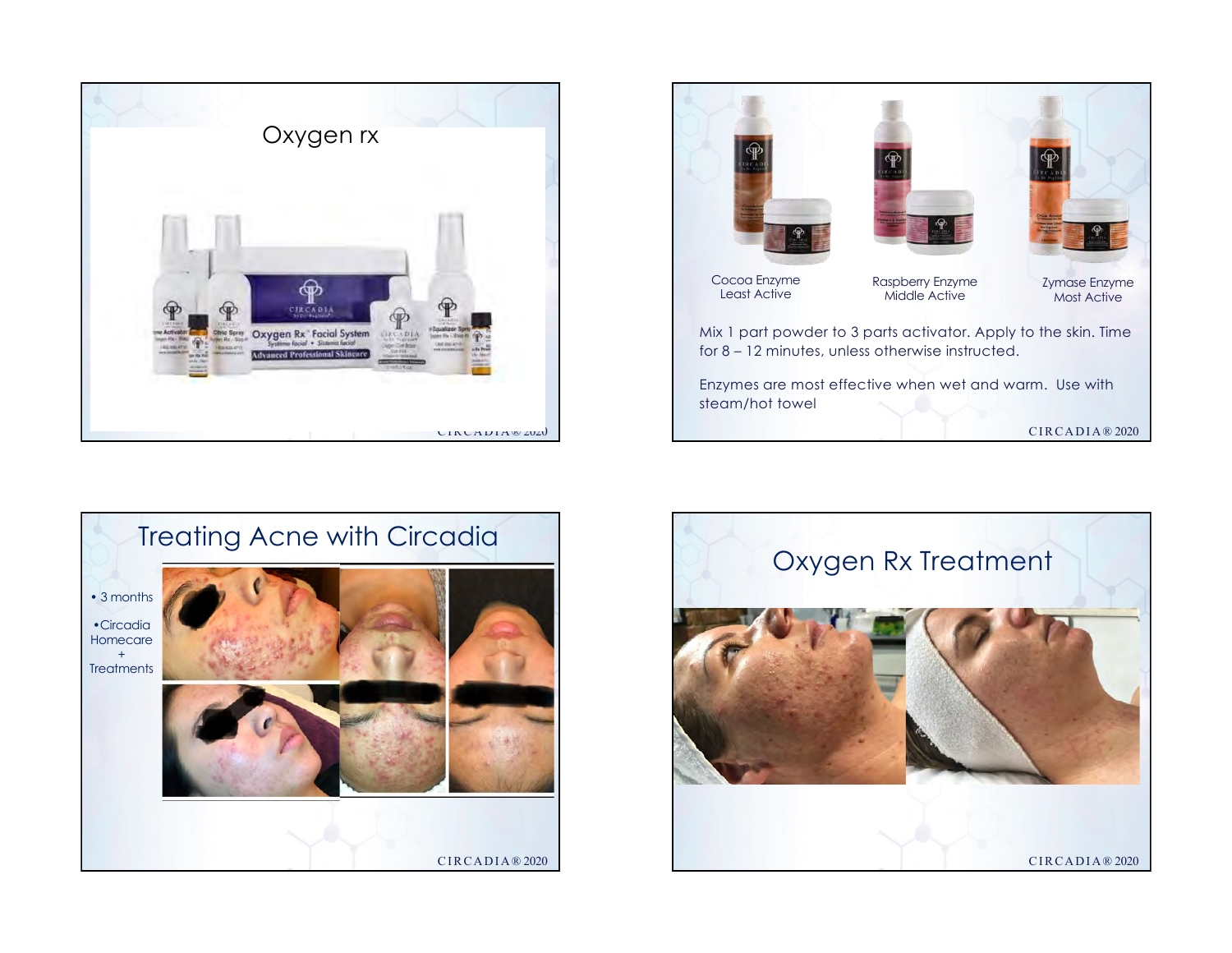

## Australian Super-Berry Antioxidant Mask

#### **Indications:**

Dry, Dehydrated, Lackluster skin

**Benefits:** brightening, Antioxidants, increase cell turnover, Hydration





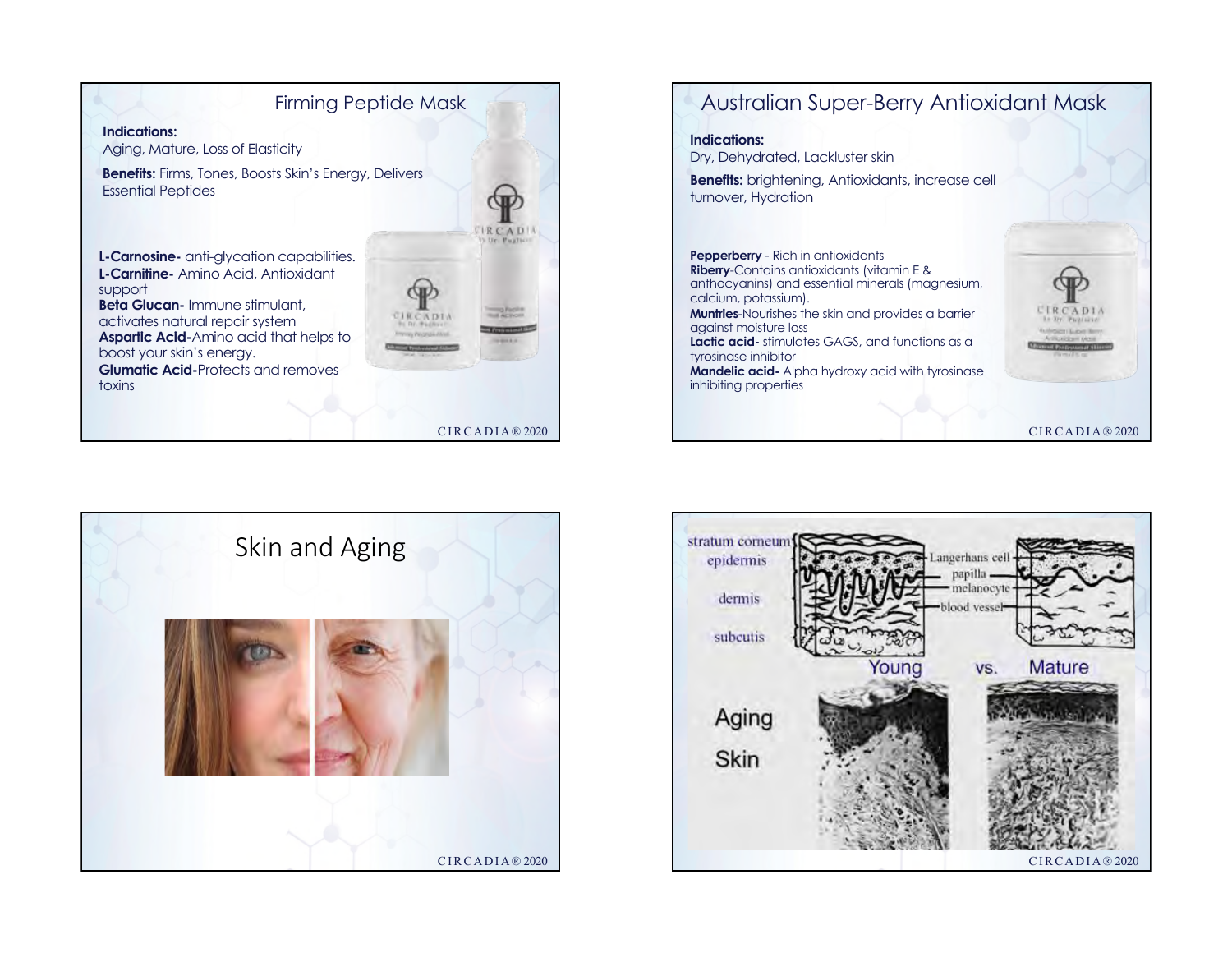



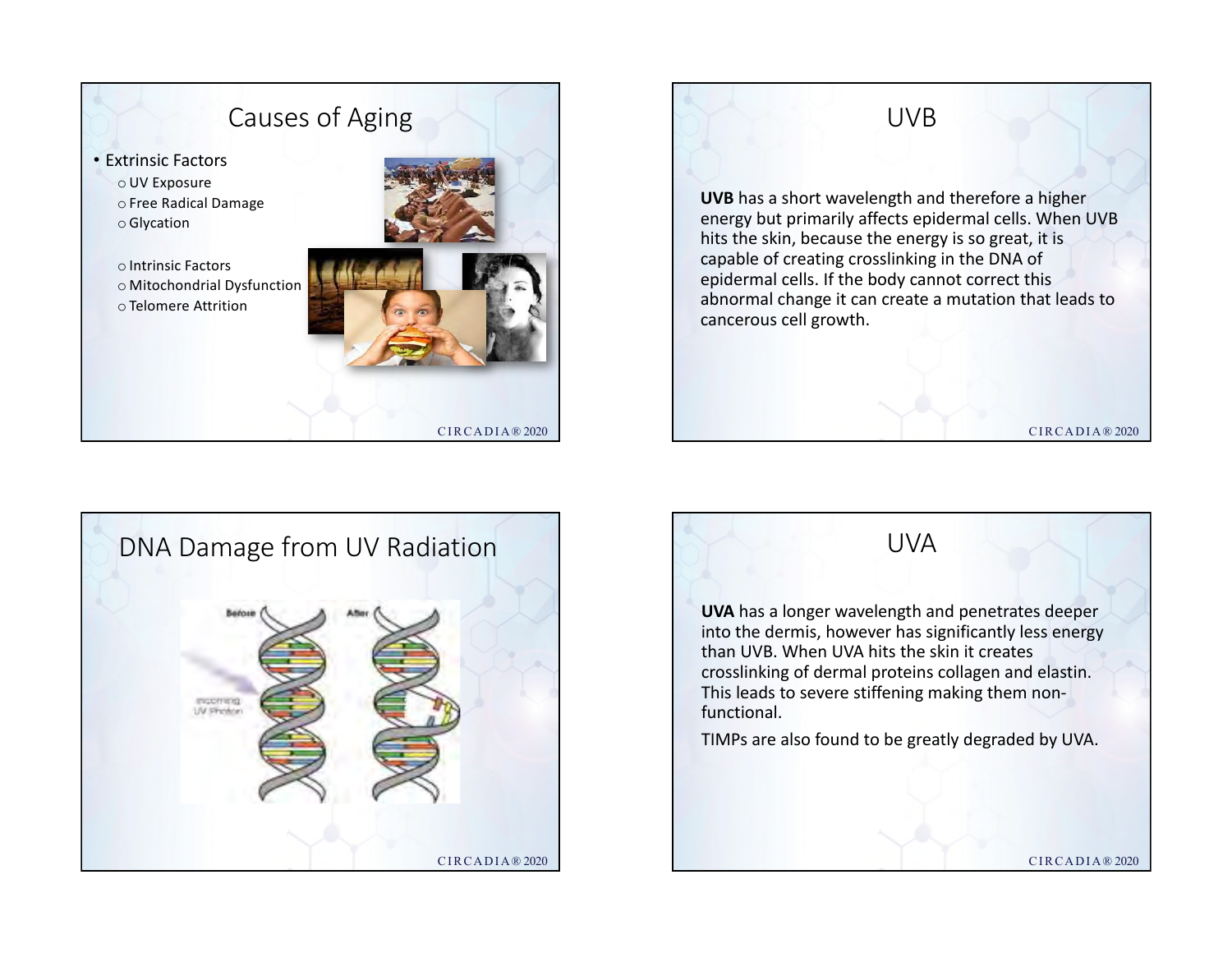





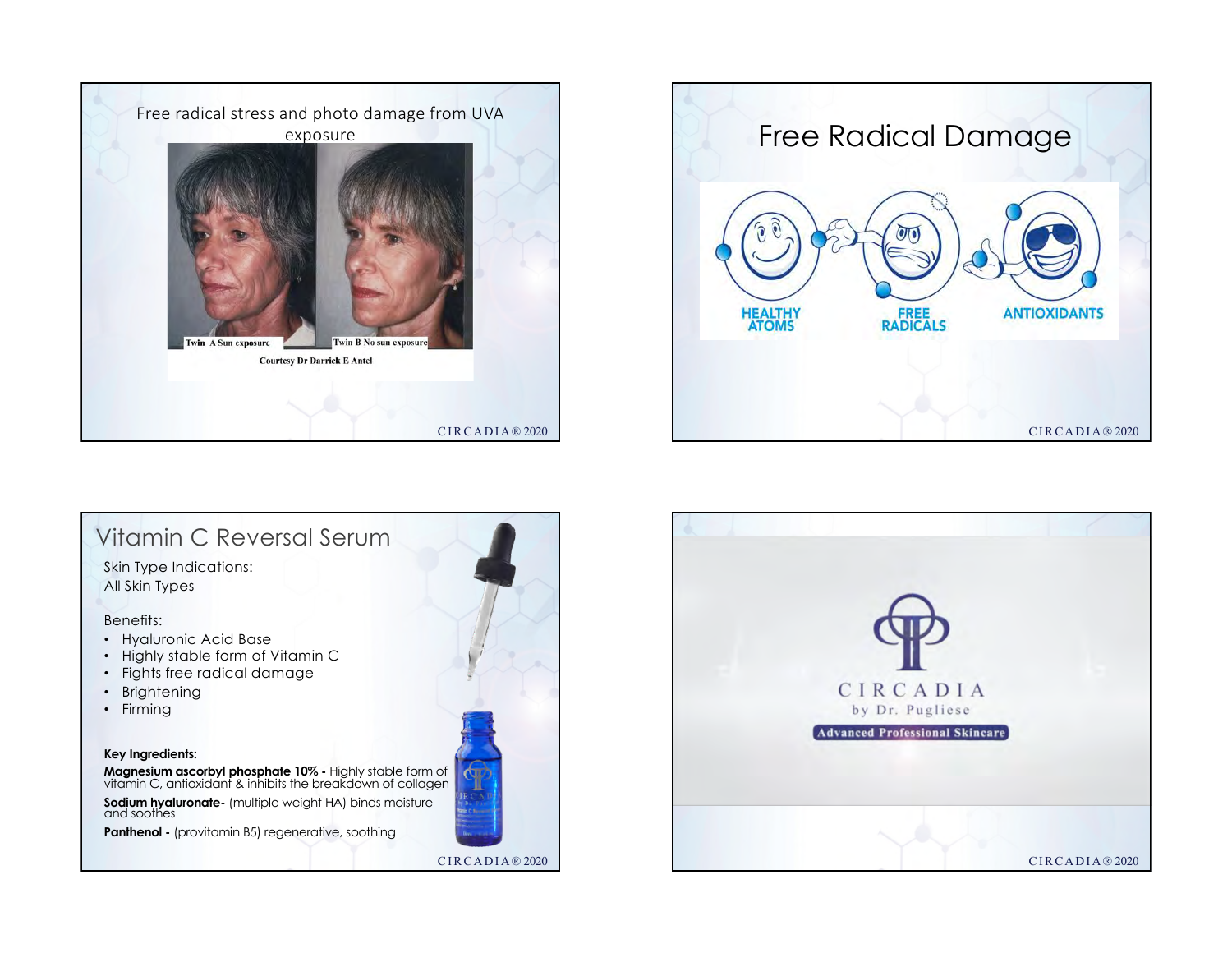### Light Day Sunscreen Broad Spectrum SPF -37

Skin Type Indications: All Skin Types

### Benefits:

- UVA/UVB Protection
- Fights free radical damage
- Hydrating
- Anti-aging day cream with sun protection
- Environmental protection

#### **Key Ingredients:**

**Avobenzone, Octinoxate, Octocrylene** - absorbs UVA & UVB rays **SolaStay-** award winning photo stabalizer

**PhytoCellTech Solar Vitis (Grape Seed Stem Cell)-** regenerate, hydrate and protect against UV Damage/Oxidative damage **Lipochroman 6-** protects cells from internal free radical damage **Preventhilia-** peptide that prevents damage caused by UV radiation to the DNA and proteins.

CIRCADIA® 2020

**CIRCAD** 

## Vitamin Veil Cleanser

Skin Type Indications:

Dry, dehydrated, aged, post peel, post-surgical

#### Benefits:

- Oil based/non-foaming cleanser
- Anti-aging
- Hydrating
- Make-up remover
- Post peel/healing cleanser
- Treatment room massage

### **Key Ingredients:**

**Soybean Oil (GMO free) -** Creates enzyme modulating peptides that decrease collagenase & elastase, Hydrates **Cranberry Oil -** rich in vitamin e, antioxidants & EFA

**Tocopherol (Vitamin E):** fat-soluble antioxidant, wound healing







Aging, damaged, glycated

### Benefits:

- 
- Wrinkle reduction
- 
- 

### **Key Ingredients:**

**Phytosirt-** Complex of Mexican bamboo, prevents alveation

**Tocopherol acetate-** very powerful fat-soluble antioxidant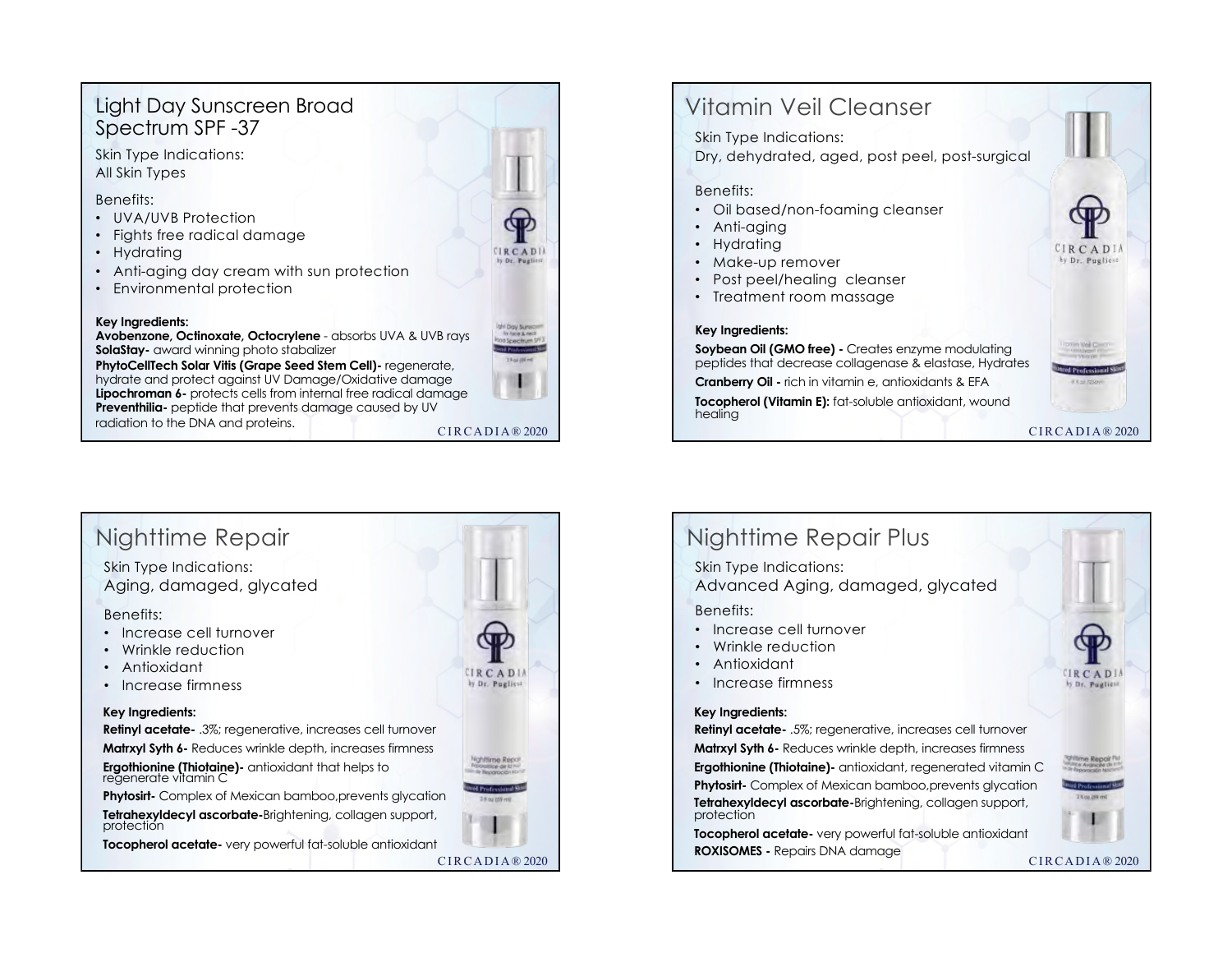# Vitamin A Boosting Cream

Skin Type Indications: Advanced Aging, damaged, vitamin A Booster

### Benefits:

- Increase cell turnover
- Wrinkle reduction
- Increase firmness
- Used to boost Vitamin A Regimens

#### **Key Ingredients:**

**Retinyl acetate- 1.0**%; regenerative, increases cell turnover

### Myo-Cyte Plus **Key Ingredients: MatrixylTM** - Helps stimulate collagen synthesis and elastin. **Matrixyl 3000TM** - Helps repair damaged tissues Skin Type Indications: Aging, damaged Benefits: • Powerful wrinkle reduction • Anti-alvcation • Minimize muscle contraction • SPOT TREAT

**Snap-8** – Reduces depth of wrinkles

**Inyline** – Reduces depth of wrinkles

**L-Carnosine-** Essential amino acid that is anti-glycation properties

**Passion Flower Extract-** Contains three powerful muscle relaxants that are effective in smoothing wrinkled skin

CIRCADIA® 2020



### Full Circle Eye Repair **Day Formula Haloxyl-** constricts capillaries which will help to lighten under eye **Argerline-**Peptides inhibit muscular contraction, reducing the formation of wrinkles. **Night Formula Matrixyl 3000-** Peptides stimulate repair and increase IRCAD **IRCADI** Dr. Puglio collagen formation and at the same time minimize the formation of new lines. **Vitamin A-** strengthens support tissue, aids in growth and repair of the epidermis, stimulates fibroblast cells to produce collagen and thicken the skin, improving firmness and elasticity. **Eyeliss-** Works to decrease fluid buildup and de-puff.CIRCADIA® 2020

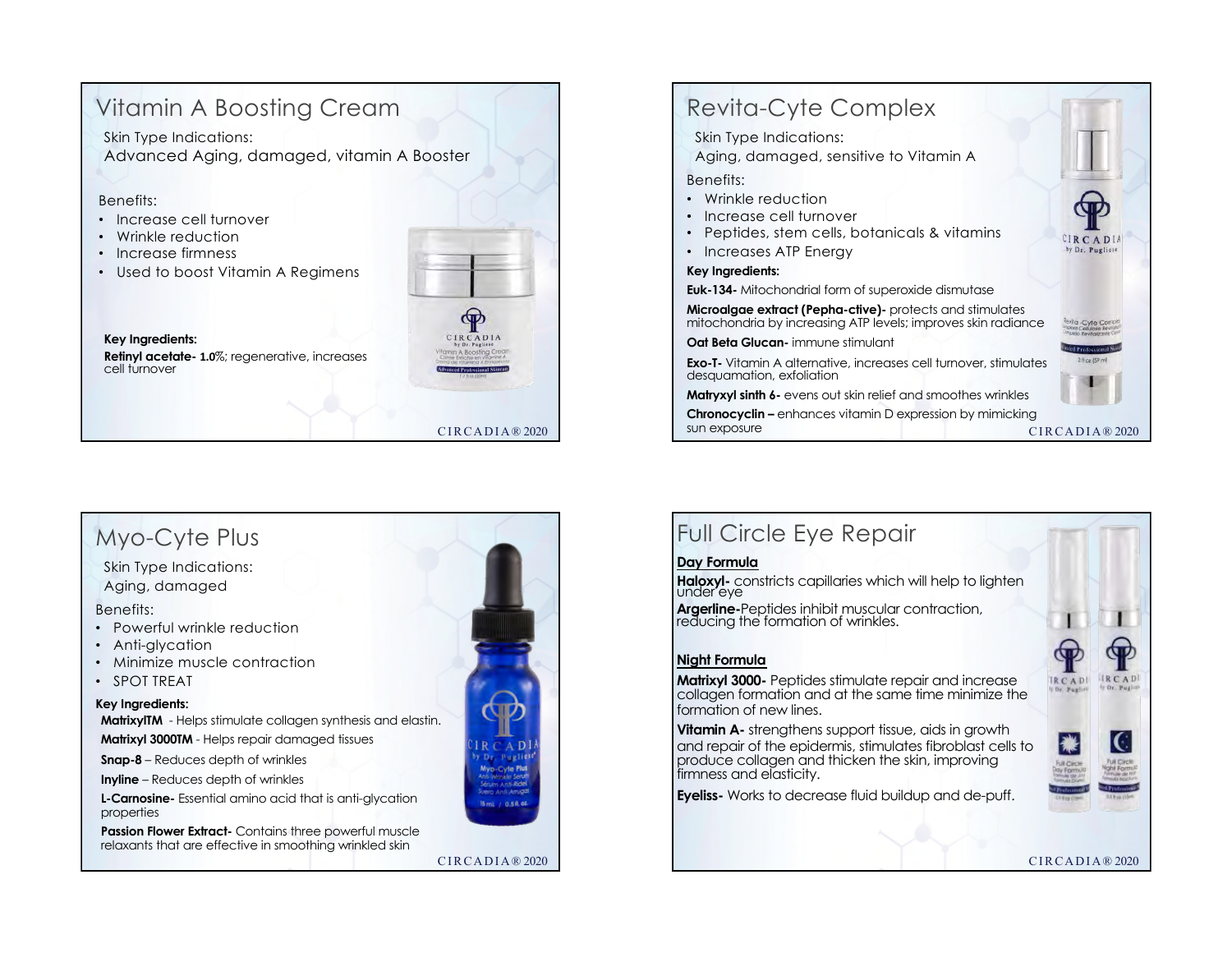